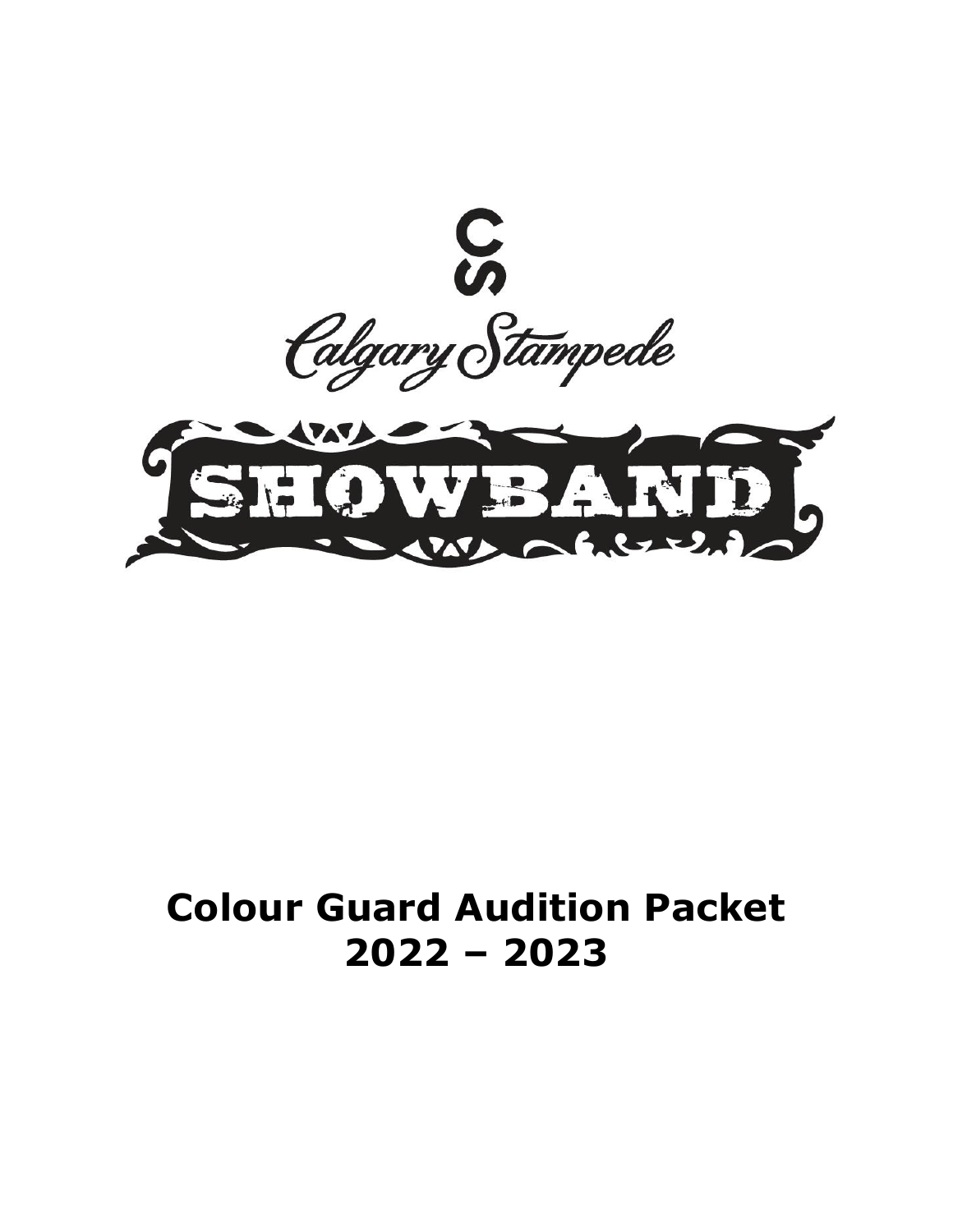

The Stampede Showband program is designed to develop youth within the performing arts and encourage each member to achieve musical, performance, and personal excellence. Our members develop athleticism, artistry and the confidence that comes from honing skills through hard work and persistence. Through more than 700 hours of rehearsal each year and with each high-energy performance, members gain valuable life skills including leadership, goal-setting, and teamwork.

# **For the 2022-2023 auditions the Showband will be using a two-step process:**

- Step 1 Video, Resume and Headshot Submission Deadline for submissions is June 6, 2022
	- Step 2 Live Drumline Auditions (Music and Visual) Live auditions will occur between June 6 and June 16, 2022. Date to be confirmed, please check the website for up to date information

#### **Step 1 - The video submission should include three components:**

#### **Part 1 – Introduction** (One video)

- Introduce and tell us about yourself, ie: grade, school, extracurricular activities
- Tell us about your music/marching/performing arts experience
- Tell us why you would like to be a member of the Calgary Stampede Showband
- Tell us why you are a good fit for the Showband

#### **Part 2 – Resume**

• Resume - Please note that a resume and a list of three references (with at least one being a music teacher or dance/movement teacher) are required. Please make the resume specific to your musical/dance/movement/marching experiences.

#### **Part 3 – Headshot**

• Please take headshot on white background and no hat.

# **Submission Link**

- Please upload your video to **[https://forms.gle/jRTtaYWy4K5pitp99](https://forms.gle/C6ZCLcuJSJEeAoBMA)**
- Email [youthprograms@calgarystampede.com](mailto:youthprograms@calgarystampede.com) to confirm your submission was received.

Continues on next page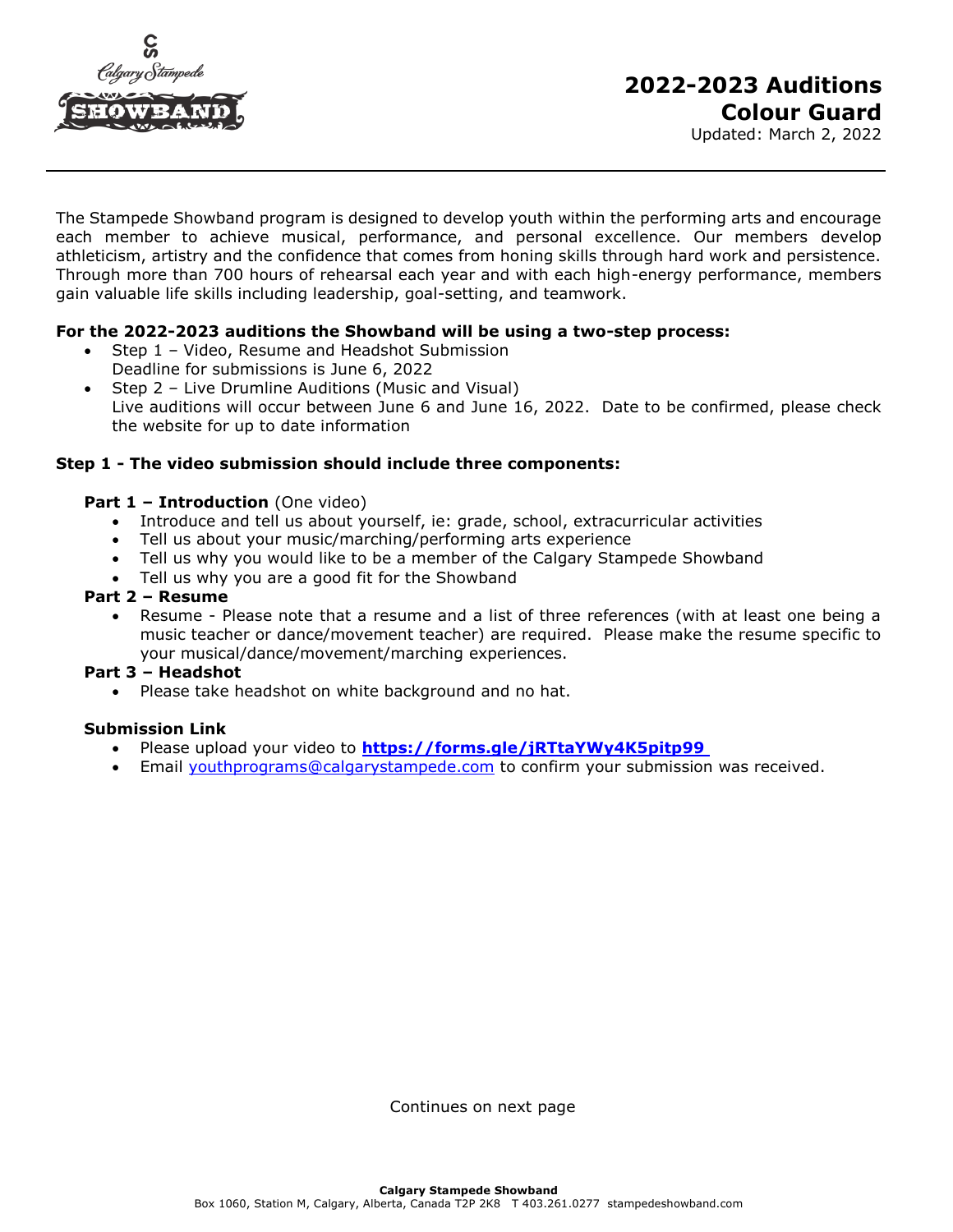

#### **Step 2 – Live Audition between June 6 and June 16, 2022** (Check the website for dates)

The live auditions will take place at Youth Campus near the TransAlta Performing Arts Studios (TAPAS). 1302 6th Street SE

The week prior to the live auditions, you will receive a map and additional instructions for gathering and distancing protocols. These protocols are for your safety and the safety of others around you. If you are unable to participate in the live auditions for COVID-19 reasons, please contact the band office.

# **Step 2 – Live Skill Demonstration:**

#### **Colour Guard Audition**

For the Drumline auditions, please prepare the following exercises:

- Movement Exercise
- Flag Foot Exercise
- Pull Hit Exercises
- Flag Tossing Exercise
- Rifle Exercises

#### **Evaluation**

The audition team will be evaluating you on the following:

- Overall flag technique and timing
- Movement timing
- **Performance**

For more information or if you are having troubles with your submission, please contact: Robin Fulbrook, Team Lead Youth Performance [rfulbrook@calgarystampede.com](mailto:rfulbrook@calgarystampede.com) 403.261.0277 (Band Office)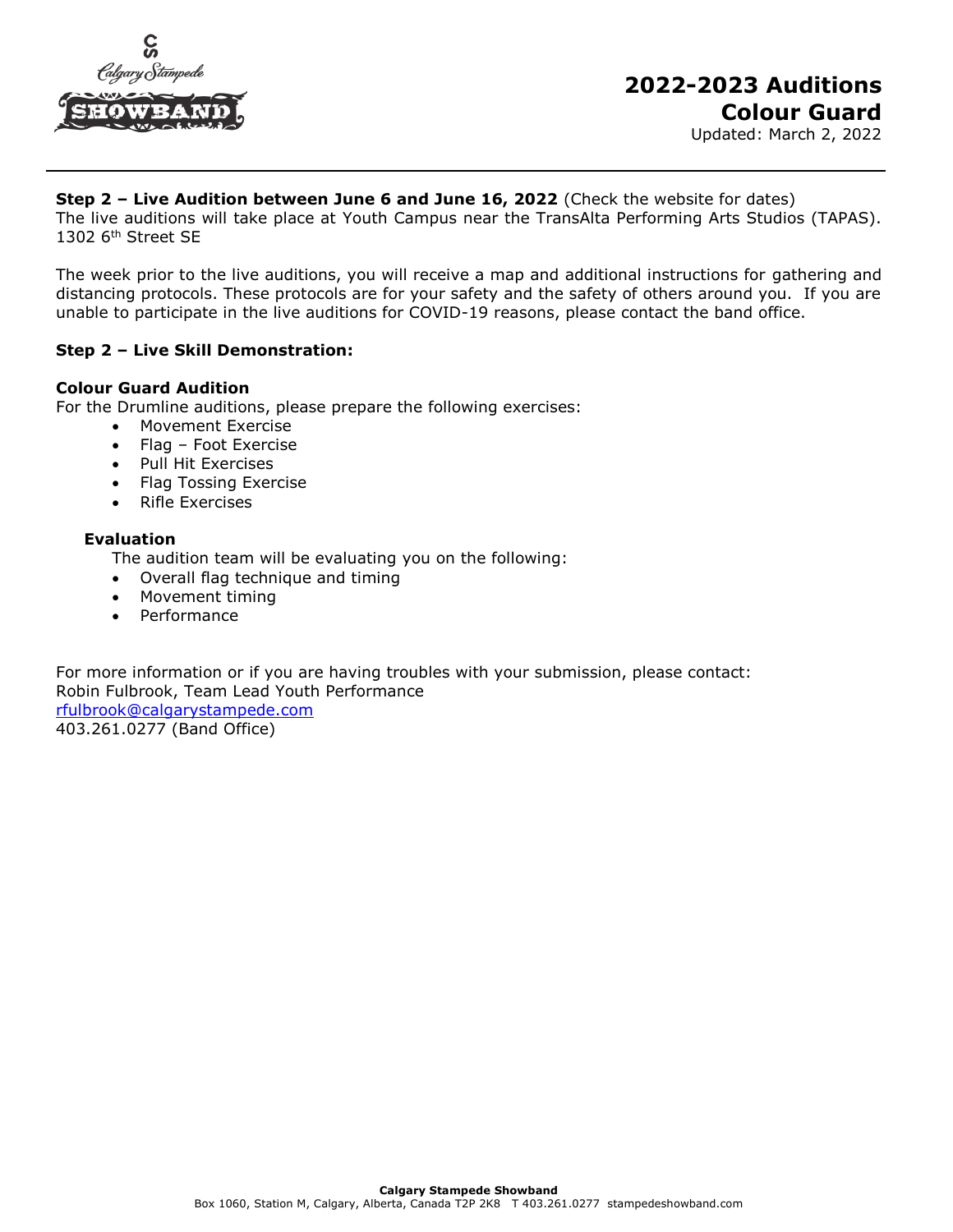

# **What to Expect at Auditions for the Calgary Stampede Showband**

#### **What to Bring**

Bring what you would normally bring to a band rehearsal: your instrument, a water bottle etc. You also need to bring the audition material which is provided online at [www.stampedeshowband.com.](http://www.stampedeshowband.com/)

Percussionists should bring sticks or mallets appropriate for their audition instrument. Please let the office know if you don't have access to a drum.

#### **What to Wear**

Be sure to wear clothes that are comfortable workout appropriate clothing (no jeans, skirts, etc) and running shoes you are able to march in.

#### **What will I be doing at auditions?**

When you arrive, you will be asked to check in at a table for your section. You will be given a number. Try to arrive early, as check-in can be hectic. You will be split into sections, and evaluated by current Showband staff and some guest evaluators. You will also be doing some visual fundamental basics. You do not need to prepare anything for this section of the evaluation.

#### **What are we looking for?**

We are looking for individuals who adapt well to new situations, learn quickly, and have a positive, friendly personality. Have fun at the audition and be yourself. Try not to be nervous! The audition is also an opportunity for you to see if Showband is really right for you.

#### **Who will be watching me?**

You will be auditioned by the sectional staff of the current Stampede Showband and some special guests. These people are not judging you; they are just trying to find out if you would be a good fit in next year's band.

#### **What if I missed the audition dates?**

Call the band office at 403.261.0277 or email [youthprograms@calgarystampede.com](mailto:youthprograms@calgarystampede.com) and we may try to arrange an individual audition. However, every effort should be made to come to the audition.

Thank you for choosing to audition for the Calgary Stampede Showband. Just by taking that step and challenging yourself, you have already chosen to be a better performer! The Showband is looking for individuals that want to be the best at what they do. We are very excited to hear you play and we wish you the best of luck. Remember that we are rooting for you to perform your best! No matter what the results, we hope we can make this a positive learning experience for you. Practice hard and have fun!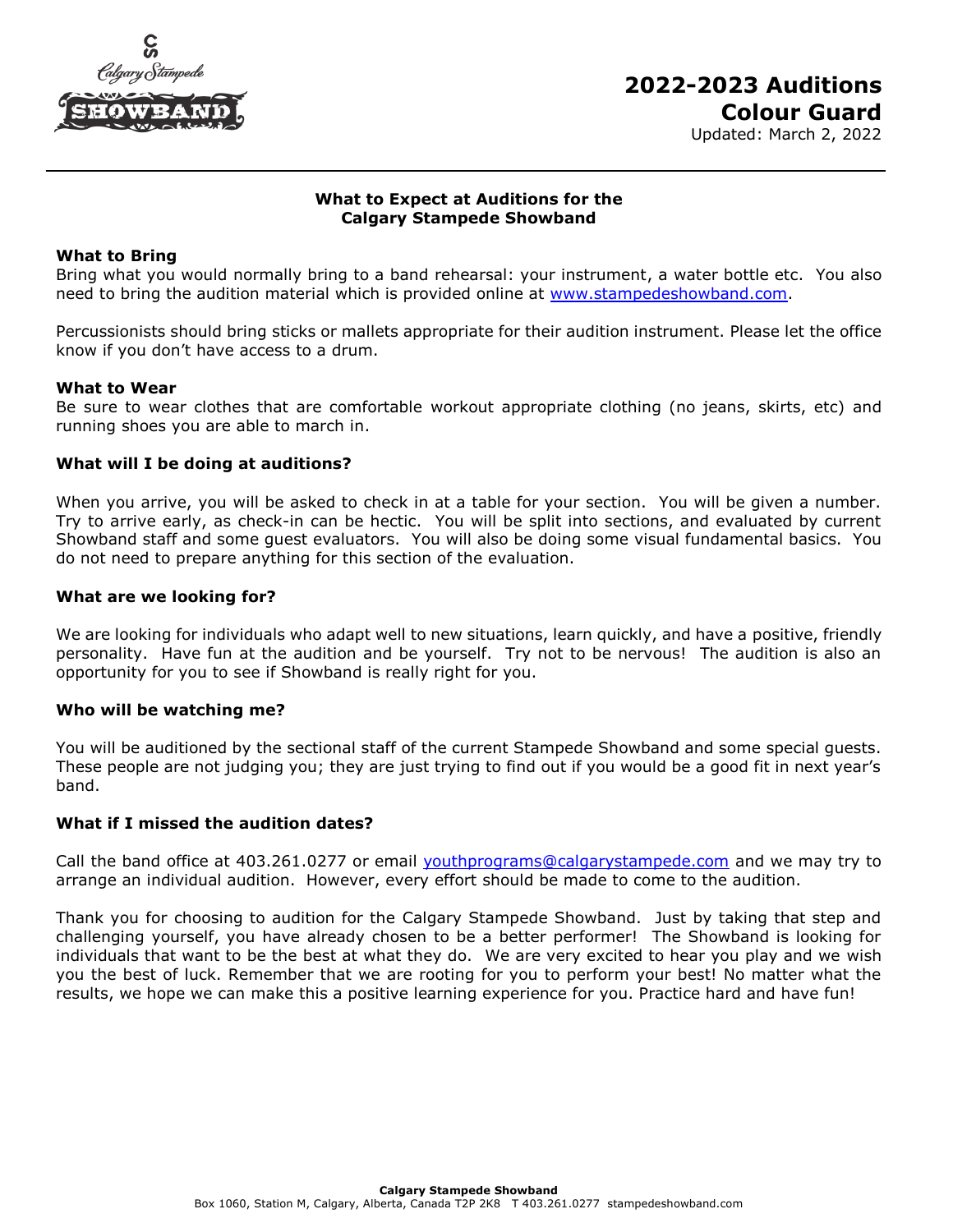

# **2022-2023 Auditions Colour Guard**

Updated: March 2, 2022

# **Colour Guard Exercise List**

The following is a list of exercises and skills that we would like to see you perform during your audition on flag and rifle. Remember, technique is important in order to be successful, but so are trying your best and recovering well. The goal here is to be familiar with the exercises. The better you know them the more confident you will be and therefore more successful in the audition. An expectation in the Stampede Showband Colour Guard is to spend time working through exercises and choreography independently. Feel free to talk with members of the Stampede guard or contact the staff with any questions. Don't fret, these do NOT need to be perfect, just familiar.

# **Movement Exercise: Please reference video**

We will work through this on the day of auditions, but from the video you can learn the basics and try and follow along on the sequence! Below are some tips on what we are looking for:

Working through Parallel position knees over toes and working through spinal twist, keeping hips to the front through each movement. Arm reaches and extensions should be full out- reaching through the tips of the fingers and energy through each set.

Take all the counts, don't rush through each set! Use of breath- inhale on the collapse and exhale on the reaches through stretches on second set, stretch through the backs of the legs. In the lunge, find 90 degrees, and in the standing stretch, hips and Feet parallel to the side.

Focus and performance! Movement is about expression, making it your own and breathing life into every movement you do. Have fun with it!

# **Flag – Foot exercise**

Basic drop spin exercises with a simple movement exercise underneath.

Stretch through the feet and tendue to the side. Feet should remain turned out on each cross on 2 and 4. Hips stay flat to the front- use the turn out from the hips, thighs and knees- drive knees over toes Hand position on flag- keep this in the spin spot. Rotation through the wrist and flat on the double time spins. Initiation, subdivide and squeeze! Hitting each count where they need to be- either straight up and down or flat on the double time. Core, shoulders down, long necks, eyes up. Nice strong stop! Squeeze the flag and lift up

# **Pull Hit Exercises – Please reference video**

Pull hit routine for an understanding of release and energy under the flag and application to pull and squeeze on the catch. Below are some things we will be looking for:

An understanding of release point in space for "release hand" Application of strong core, standing up straight, ribs closed, long necks and not releasing the lower back through each set.

Strong catches! 2 handed catch, not lifting up and down when you release but energy outward and inward through release and squeeze. Different applications of Straight catch, angle and flat

Strong releases under single tosses – Straight arm on the release, lifting up under the catch towards top knob.